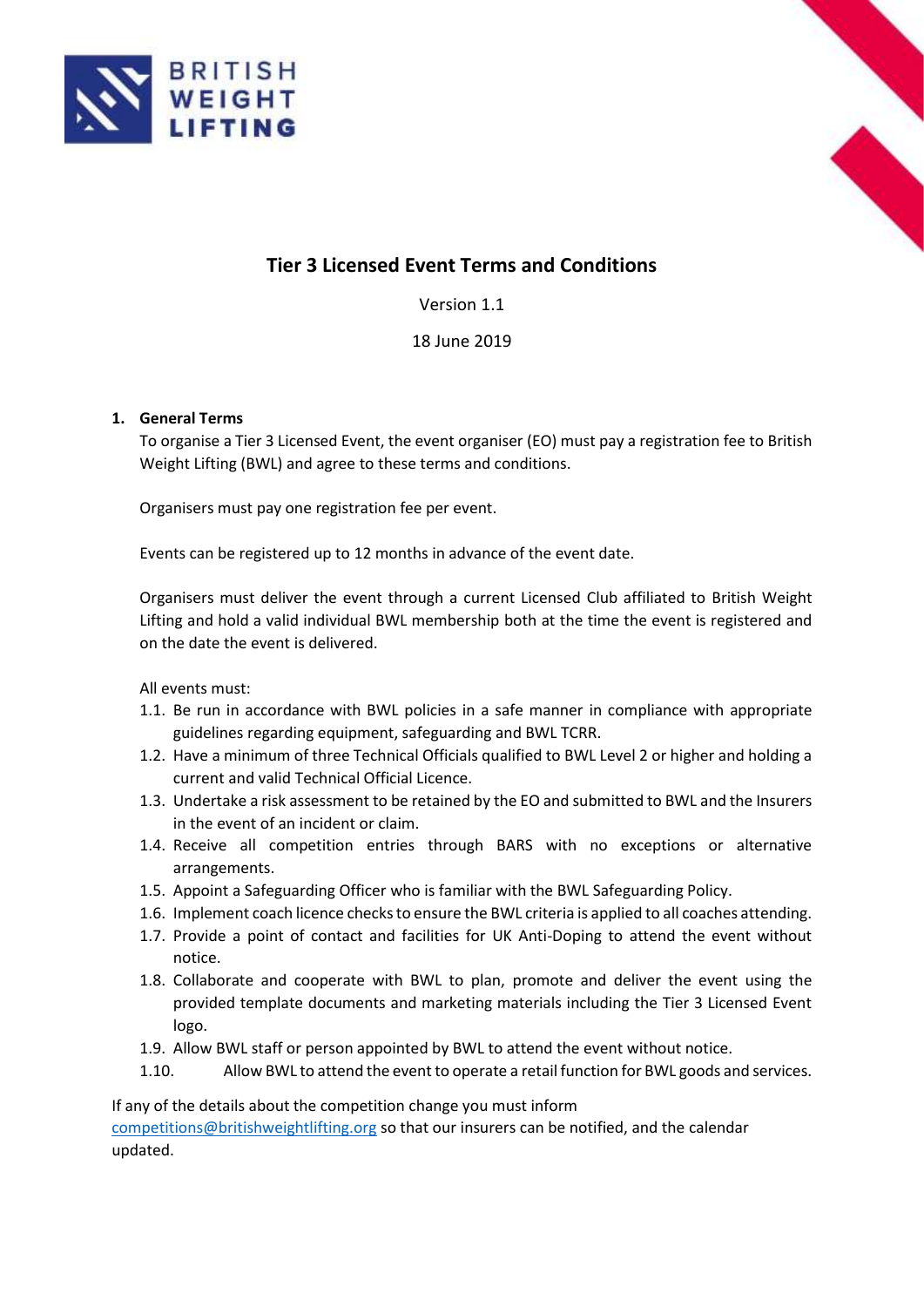If you wish to have a copy of the BWL insurance certificate, please contact [competitions@britishweightlifting.org](mailto:competitions@britishweightlifting.org)

In the event that a competition is cancelled the event registration fee is non-refundable.

### **2. Licensed Events**

Licensed Events must:

- 2.1. Be approved by BWL and open to receive entries at least 2 weeks prior to the date of the competition.
- 2.2. Be open to any BWL member of the correct age group and membership type, notwithstanding the use of minimum qualification standards and invitational events.
- 2.3. Be of a traditional format as defined in the current edition of the BWL Technical Rules and Regulations (TCRR); Section 2.
- 2.4. Use weightlifting equipment as defined in the current edition of the BWL TCRR; Section 3.
- 2.5. Results must be submitted to British Weight Lifting within 3 days of the event by way of email t[o competitions@britishweightlifting.org](mailto:competitions@britishweightlifting.org)
- 2.6. British Weight Lifting reserves the right to reject results for any lifter or competition for matters not included in these terms and conditions.
- 2.7. British Weight Lifting reserves the right to reject all or partial results from competitions which do not meet these terms and conditions or are not run in a way deemed appropriate for them to count towards BWL rankings.

If you have any queries, or wish to have confirmation regarding your event counting towards BWL rankings, please contact British Weight Lifting o[n competitions@britishweightlifting.org](mailto:competitions@britishweightlifting.org)

# **3. Licensed Event Organisers**

- 3.1. Organisers must ensure they are aware of the latest BWL TCRR (available at [www.britishweightlifting.org/competitions/rulesandregulations\)](http://www.britishweightlifting.org/competitions/rulesandregulations).
- 3.2. As an individual organiser must be current members of BWL.
- 3.3. Must submit full results to BWL within 3 days of the event.
- 3.4. Must ensure compliance with the BWL rules (TCRR), codes of conduct and welfare policies.

#### **4. Finances**

- 4.1. All Tier 3 Licensed Events operate under the same financial framework of fees and tariffs as outlined in 4.2
- 4.2. Fees and Tariffs applied to Tier 3 Licensed Events

| Charge                 | Amount (£'s) | Recipient  |
|------------------------|--------------|------------|
| Event Registration Fee | 25           | BWL        |
| Fee per Entry          |              | <b>BWL</b> |

- 4.3. Platform operator fees are charged as detailed in the Platform Terms and Conditions during the event registration process.
- 4.4. Entry fee charges are at the discretion of the event organiser but must cover the tariffs outlined in 4.2 as a minimum.
- 4.5. Entry fee refunds are at the discretion of the event organiser.
- 4.6. The Fee per Entry is non-refundable.
- 4.7. The Platform Operator fee is non-refundable.
- 4.8. To receive entry fees through BARS event organisers must link a Stripe account.